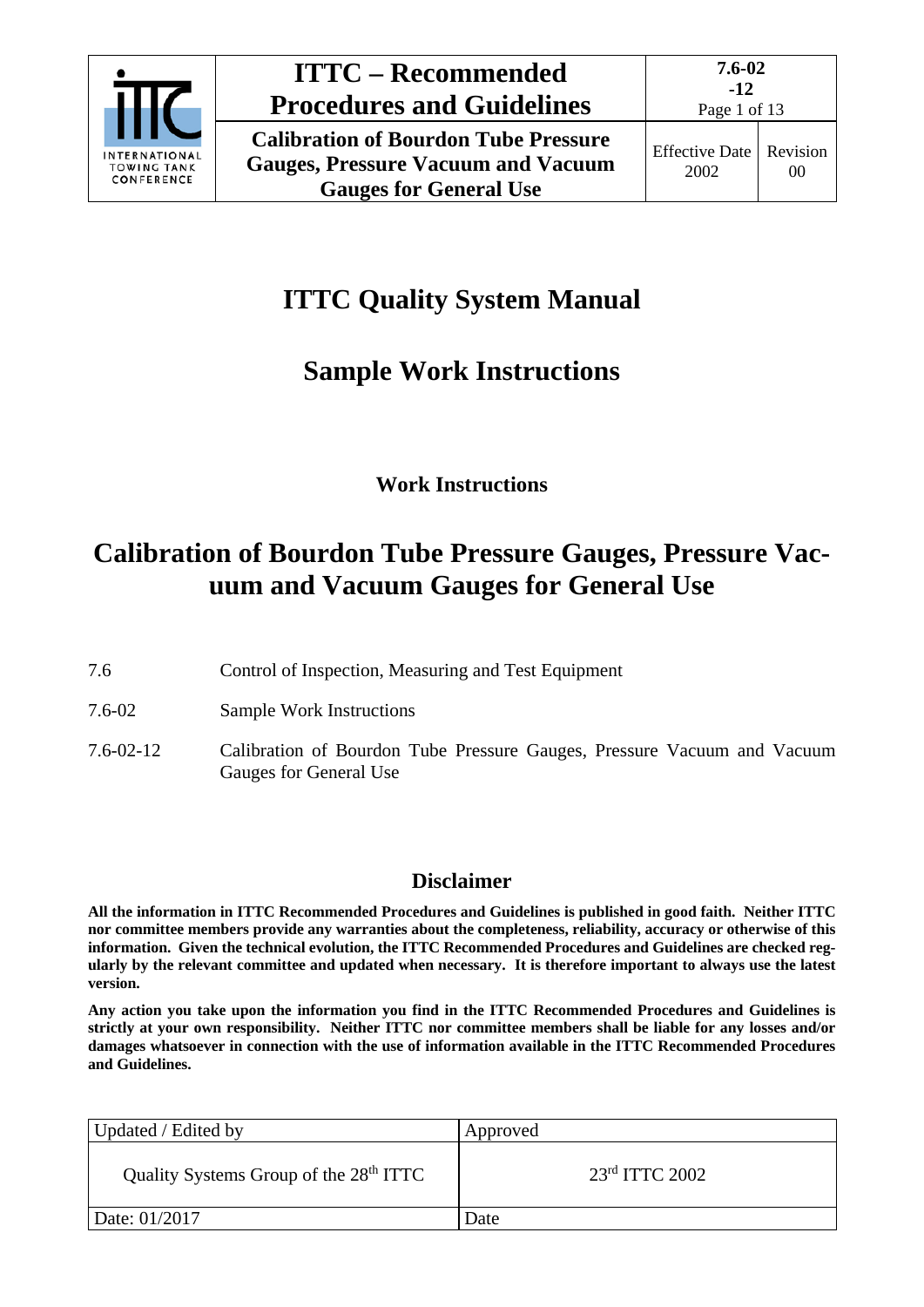

**Calibration of Bourdon Tube Pressure Gauges, Pressure Vacuum and Vacuum Gauges for General Use**

## **Table of Contents**

| 1.  |                                                                       |
|-----|-----------------------------------------------------------------------|
| 2.  |                                                                       |
| 3.  | <b>REQUIREMENTS FOR THE</b>                                           |
| 3.1 | <b>Accuracy grade and permissible</b><br>errors for pressure gauges 4 |
| 3.2 |                                                                       |
| 3.3 |                                                                       |
| 3.4 | Touch Displacement 4                                                  |
| 3.5 | <b>Quiet Running Property of Pointer</b>                              |
| 4.  | <b>REQUIREMENTS FOR GAUGES IN</b>                                     |
|     |                                                                       |
| 4.1 |                                                                       |
|     | 4.1.1                                                                 |
|     | 4.1.2                                                                 |
|     | 4.1.3                                                                 |
|     | 4.1.4                                                                 |
|     | 4.1.5                                                                 |
|     | 4.1.6                                                                 |
|     |                                                                       |
|     | 4.2.1                                                                 |
|     | Pointer Without Limit Stop 6<br>4.2.2                                 |
| 5.  |                                                                       |
| 5.1 | <b>First, Follow-up and In Service</b>                                |

| 5.2.1<br>5.2.2<br>5.2.3<br>5.2.4 | Auxiliary Equipment7<br>Environmental Conditions 7<br>Working Medium for the                                                                    |
|----------------------------------|-------------------------------------------------------------------------------------------------------------------------------------------------|
|                                  |                                                                                                                                                 |
| 5.3                              | <b>Subject and Condition of Calibration</b>                                                                                                     |
| 5.3.1                            |                                                                                                                                                 |
| 5.3.2                            |                                                                                                                                                 |
| 5.3.3                            | Calibration of Indication Error,                                                                                                                |
|                                  | <b>Return error and Touch</b>                                                                                                                   |
| 5.3.4                            | Calibration of the Vacuum Part of<br>the Pressure-Vacuum Gauge8                                                                                 |
| 5.3.5                            | <b>Additional Calibration of Special</b>                                                                                                        |
| 6.                               | <b>TREATMENT OF CALIBRATION</b>                                                                                                                 |
|                                  |                                                                                                                                                 |
| 6.1                              | Calibration Protocol10                                                                                                                          |
|                                  | 6.2 Calibration Period  10                                                                                                                      |
|                                  | APPENDIX A. BASIC FORMAT OF<br><b>CALIBRATION RECORD FOR</b><br>PRESSURE GAUGE 11                                                               |
|                                  | APPENDIX B. INSIDE PAGE FORMAT                                                                                                                  |
|                                  | OF UNQUALIFIED NOTICE OF                                                                                                                        |
|                                  | PRESSURE GAUGE 12                                                                                                                               |
|                                  | <b>APPENDIX C. TABLE</b><br>OF<br><b>ENDIX C. TABLE OF<br/>ALLOWABLE ERROR<br/>CALCULATION FOR PRESSURE</b><br><b>ALLOWABLE</b><br><b>GAUGE</b> |
|                                  |                                                                                                                                                 |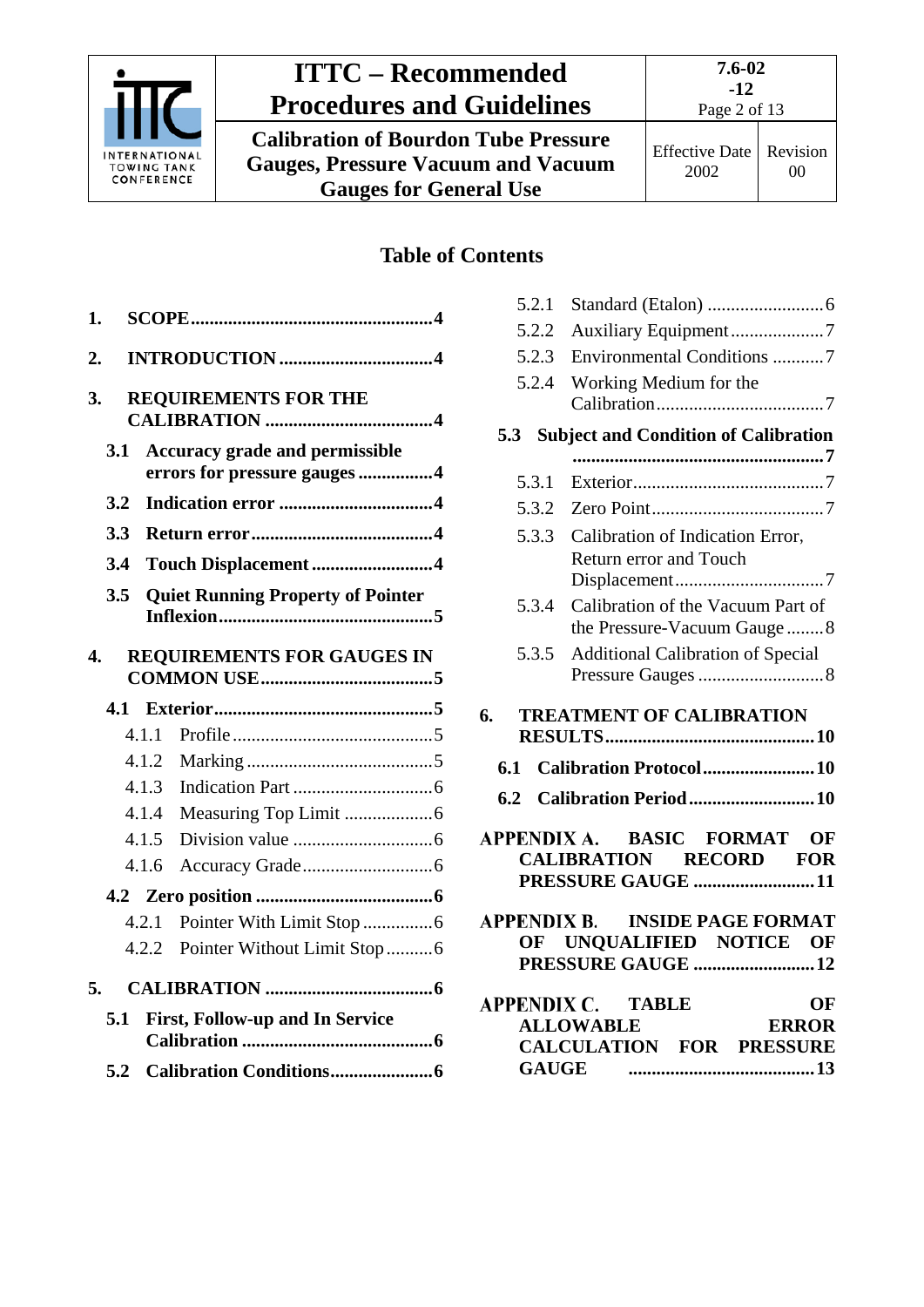

## **ITTC – Recommended Procedures and Guidelines Calibration of Bourdon Tube Pressure Gauges, Pressure Vacuum and Vacuum**

**7.6-02**

#### **Source:**

**Verification regulation of Bourdon tube pressure gauge**、**pressure-vacuum gauge and vacuum gauge for general use**

**Gauges for General Use**

[Issued on Dec. 22, 1999 and put into effect since April 1, 2000 by National Technical Bureau - **JJG 52—1999, National Measuring Verification Regulation of People's Republic of China**]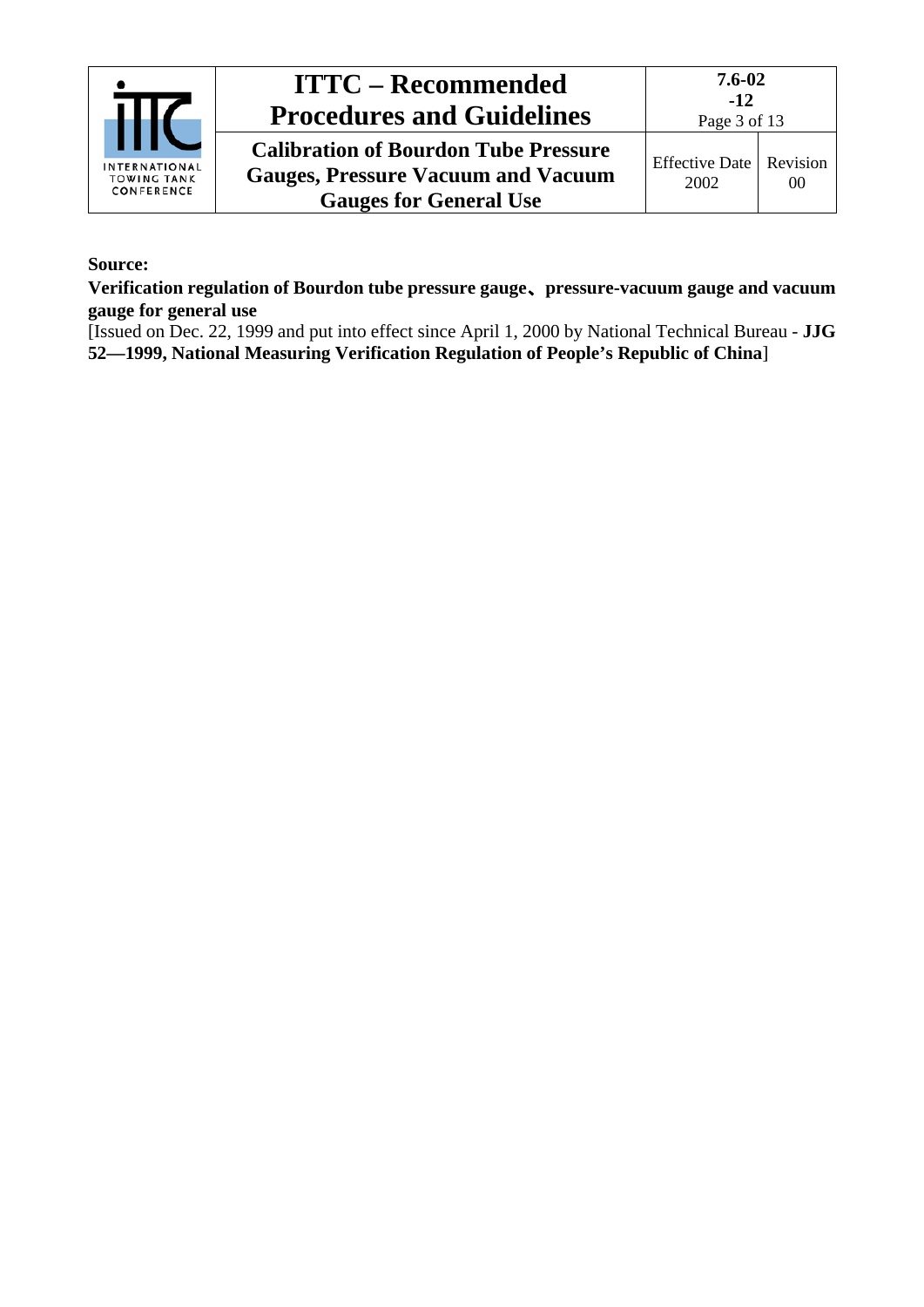

**Calibration of Bourdon Tube Pressure Gauges, Pressure Vacuum and Vacuum Gauges for General Use**

**7.6-02**

## **Calibration of Bourdon Tube Pressure Gauges, Pressure Vacuum and Vacuum Gauges for General Use**

## <span id="page-3-0"></span>**1. SCOPE**

This work instruction can be applied to the first, follow-up and in service calibration of MPa series of Bourdon tube pressure gauges, pressure-vacuum gauges and vacuum gauges for general use (hereinafter simply named pressure gauge) with the measuring range top limits of (  $-0.1 \sim 1000 \text{ Pa}$ .

## <span id="page-3-1"></span>**2. INTRODUCTION**

Pressure gauges are mainly used to measure the pressure of liquid, gas, vapour, and vacuum.

The working principle of the pressure gauge is based on the tube edge displacement caused by the elastic deformation of the Bourdon tube under the action of pressure or vacuum. The displacement will be amplified through a mechanical transmission mechanism and then transferred to an indication device, the pointer of which shows the measured pressure or vacuum value on a display with the measuring units on it.

## <span id="page-3-2"></span>**3. REQUIREMENTS FOR THE CALI-BRATION**

### <span id="page-3-3"></span>**3.1 Accuracy grade and permissible errors for pressure gauges**

Criteria for the accuracy grade and the allowable error for pressure gauges are shown in Table 1.

#### <span id="page-3-4"></span>**3.2 Indication error**

The indication error within the measuring range should not exceed the allowable error shown in Table 1.

### <span id="page-3-5"></span>**3.3 Return error**

The return error within the measuring range should not exceed the absolute value of the allowable error given in Table 1.

### <span id="page-3-6"></span>**3.4 Touch Displacement**

The change of the indication should not exceed half the absolute value of the allowable error given in Table 1 when the gauge cover is touched.

| anje |  |
|------|--|
|------|--|

| Accuracy |                                   |  | Allowable error % (calculated on percentage of measuring range) |           |  |
|----------|-----------------------------------|--|-----------------------------------------------------------------|-----------|--|
| grade    | Zero position                     |  | $(90-100)\%$ of measur-                                         | Rest part |  |
|          | With shot pin<br>Without shot pin |  | ing top limit                                                   |           |  |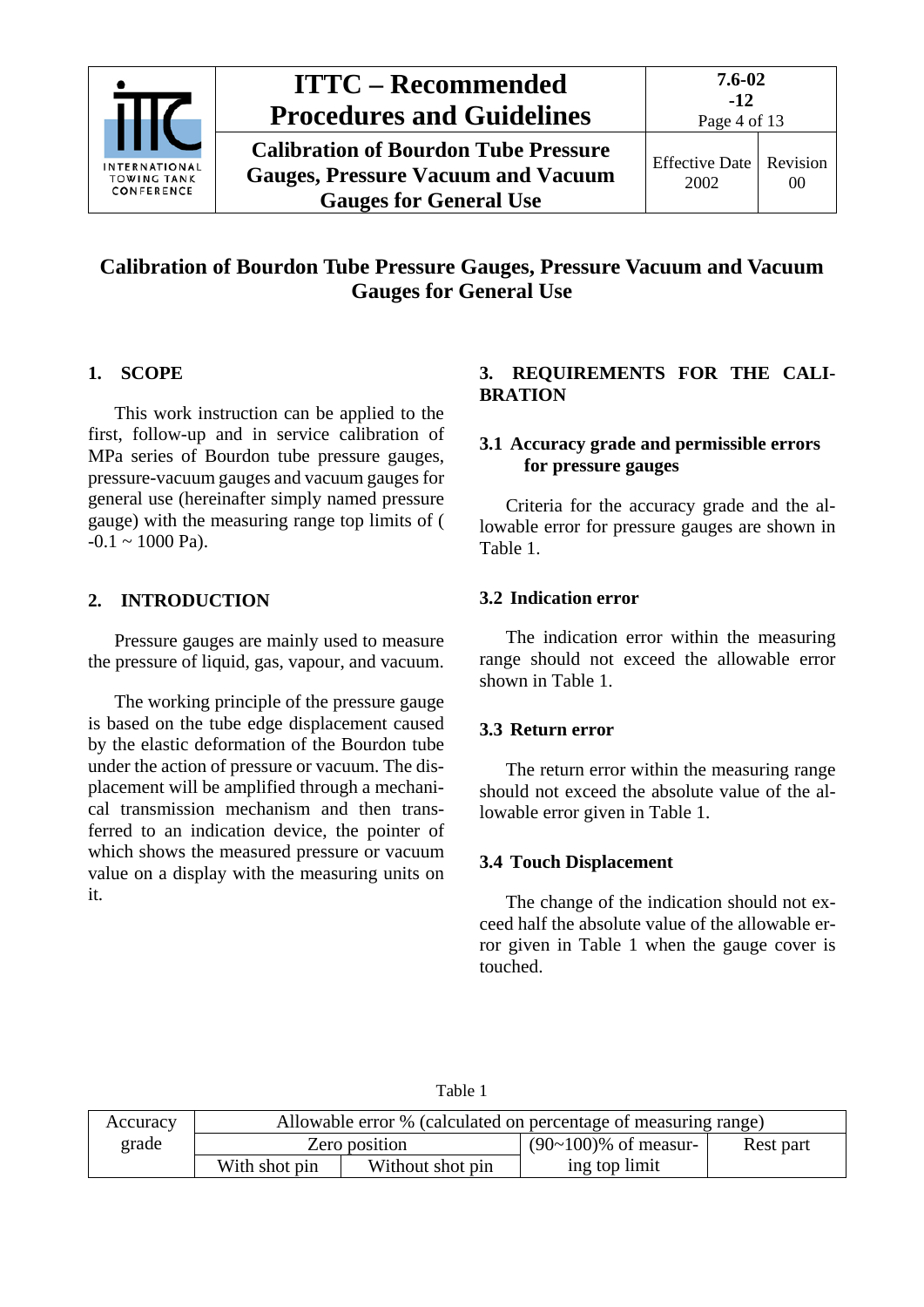

| <b>ITTC – Recommended</b><br><b>Procedures and Guidelines</b>                                                             | 7.6-02<br>$-12$<br>Page 5 of 13 |  |
|---------------------------------------------------------------------------------------------------------------------------|---------------------------------|--|
| <b>Calibration of Bourdon Tube Pressure</b><br><b>Gauges, Pressure Vacuum and Vacuum</b><br><b>Gauges for General Use</b> | Effective Date   Re<br>2002     |  |

|                                                                                                    |  |           | $\pm 1.6$ |           |  |
|----------------------------------------------------------------------------------------------------|--|-----------|-----------|-----------|--|
| l.6 (1.5)                                                                                          |  | $+1.6$    | $\pm 2.5$ | $\pm 1.6$ |  |
| 2.5                                                                                                |  | $\pm 2.5$ |           | $\pm 2.5$ |  |
|                                                                                                    |  |           |           |           |  |
| Note: Allowable error of 1.5 grade pressure gauge in service can be calculated upon the one of 1.6 |  |           |           |           |  |
| grade. The accuracy grade can be unchangeable.                                                     |  |           |           |           |  |

#### <span id="page-4-0"></span>**3.5 Quiet Running Property of Pointer Inflexion**

The pointer should move smoothly without any phenomena of jumping or getting entangled.

#### <span id="page-4-1"></span>**4. REQUIREMENTS FOR GAUGES IN COMMON USE**

#### <span id="page-4-3"></span><span id="page-4-2"></span>**4.1 Exterior**

#### 4.1.1 Profile

The assembly of the parts of the pressure gauge should be solid without any flexible phenomenon.

The surface finish of a new pressure gauge should be consistently good without any phenomenon of obvious peeling.

Revision 00

The pressure gauges should have a safety hole with a dust-preventing device, except pressure gauges which are not allowed to leak sensor media.

The colour code shown in Table 2 should be marked on the pressure gauge on the basis of the sensor medium; a special medium's name should also be marked on the gauge. Oil ban with red colour should especially be marked on oxygen pressure gauges.

Table 2

| <b>Manometer medium</b> | <b>Colour of colour code</b> |
|-------------------------|------------------------------|
| Oxygen                  | Sky blue                     |
| Hydrogen                | Dark green                   |
| Ammonia                 | Yellow                       |
| Chlorine                | <b>Brown</b>                 |
| Ethane                  | White                        |
| Other flammable gas     | Red                          |
| Other inert gas         | <b>Black</b>                 |

#### <span id="page-4-4"></span>4.1.2 Marking

The index plate should have the following items on it: manufacturer or trademark; name of product; measuring unit and digit; sign and number of the production license for the meter; sign "-" or word "negative " for vacuum; accuracy grade; number of production.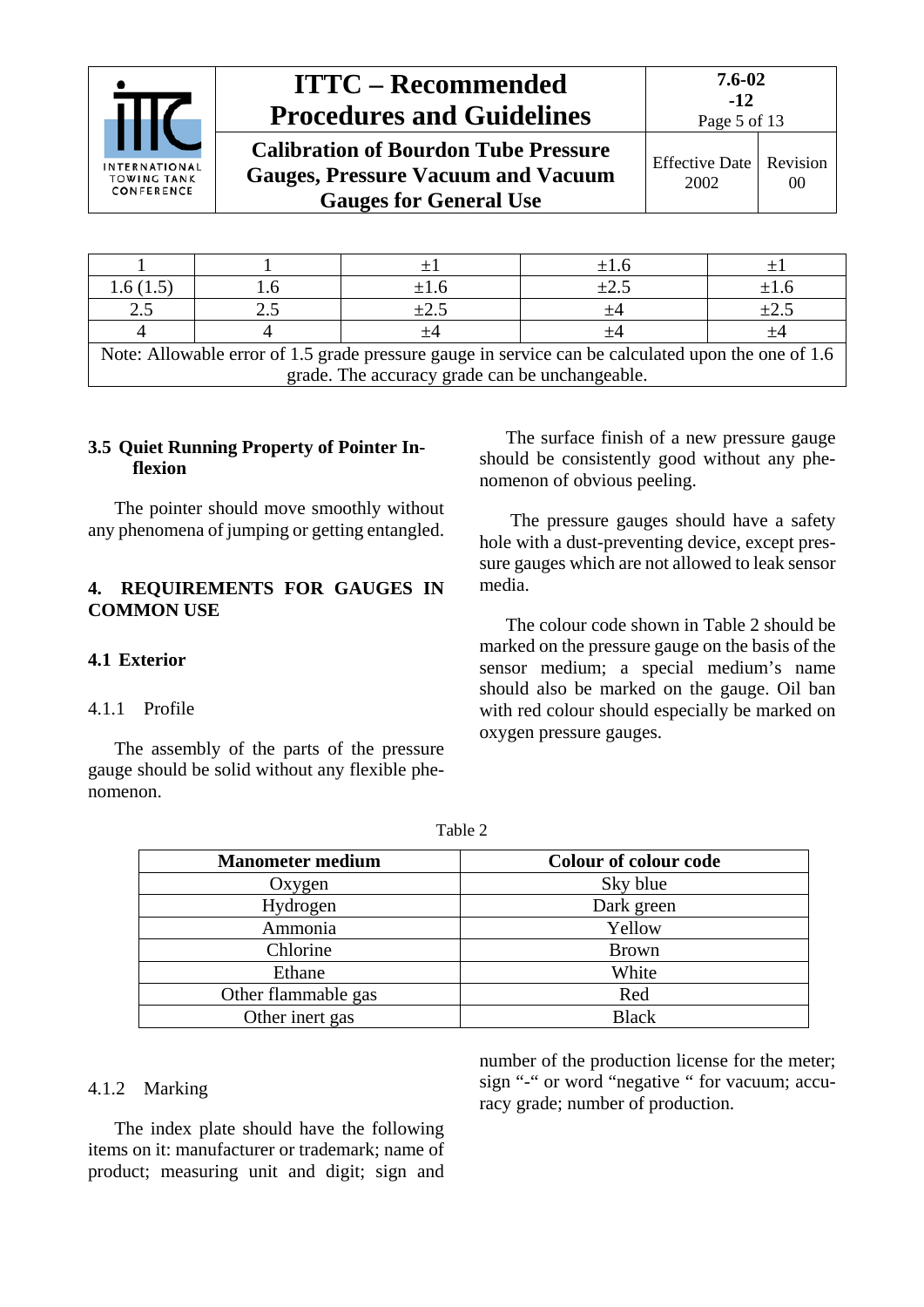

<span id="page-5-0"></span>4.1.3 Indication Part

The gauge glass should be transparent without any colour and any default or damage which could affect the reading.

The index plate should be plane and bright, clean. All the marks should be clearly readable.

The indication edge of the pointer should be able to cover  $1/3 \sim 2/3$  of the length of the shortest scale line.

The breadth of the indication pointer should not exceed the breadth of the scale line.

## <span id="page-5-1"></span>4.1.4 Measuring Top Limit

The value of the top limit measuring value should be one of the following series:  $1 \times 10^n$ ,  $1.6 \times 10^n$ ,  $2.5 \times 10^n$ ,  $4 \times 10^n$  $6\times 10^n$ where: n is a positive integer, a negative integer or zero.

## <span id="page-5-2"></span>4.1.5 Division value

The division value should be one of the following series:

$$
1\times10^n, 2\times10^n, 5\times10^n
$$

where: n is a positive integer, a negative integer or zero.

<span id="page-5-3"></span>4.1.6 Accuracy Grade

$$
1, 1.6, 2.5, 4.
$$

## <span id="page-5-5"></span><span id="page-5-4"></span>**4.2 Zero position**

## 4.2.1 Pointer With Limit Stop

The pointer of a pressure gauge with shot pin should locate near to the shot pin at the condition of vacuum or without pressure. "Grid contraction" should not exceed the absolute value of the allowable error given in Table 1.

## <span id="page-5-6"></span>4.2.2 Pointer Without Limit Stop

The pointer of the pressure gauge without shot pin should locate within the area of the zero position mark at the condition of vacuum or without pressure. The indication of the zero position should not exceed two times the absolute value of the allowed error in Table 1.

## <span id="page-5-8"></span><span id="page-5-7"></span>**5. CALIBRATION**

### **5.1 First, Follow-up and In Service Calibration**

The measurement performance and the technical requirements for pressure gauges at the time of the first calibration, the follow up calibration and the calibration in service should fulfil the requirements of items 3.1  $\sim$  3.5 and 4.1  $\sim$ 4.2 of this work instruction.

## <span id="page-5-10"></span><span id="page-5-9"></span>**5.2 Calibration Conditions**

## 5.2.1 Standard (Etalon)

Error requirements for the standard.

The absolute value of the allowable error for the standard should not exceed one-fourth of the absolute value of the allowable error of the calibrated pressure gauge.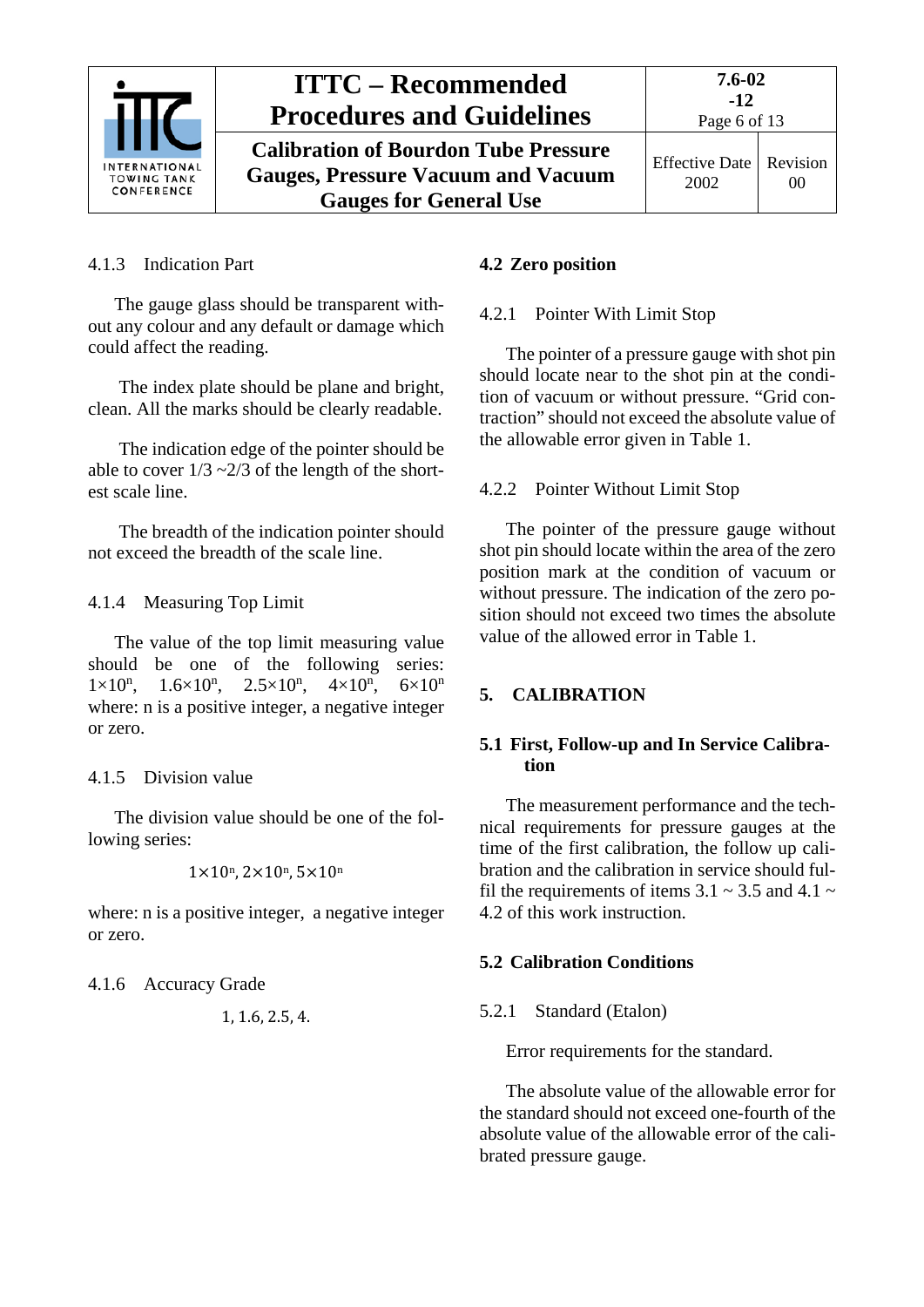

**7.6-02 -12** Page 7 of 13

**Calibration of Bourdon Tube Pressure Gauges, Pressure Vacuum and Vacuum Gauges for General Use** Effective Date 2002

The standards for selection are as follows:

- A) Bourdon tube pressure gauge and vacuum gauge of precise class;
- B) Piston pressure gauge;
- C) Piston pressure-vacuum gauge
- D) Liquid pressure gauge
- E) Other pressure metering standards which meet the error requirement.
- <span id="page-6-0"></span>5.2.2 Auxiliary Equipment

Auxiliary Equipment at Choice are :

- Pressure checker, vacuum checker:
- Hand pump, electric pump, vacuum pump;
- Oil-gas, oil-water isolator:
- Electric contact sender unit:
- Megohm meter: 500V.DC, 2.5 grade;
- Safety protection cover for the extra-high pressure gauge.

<span id="page-6-1"></span>5.2.3 Environmental Conditions

- Ambient temperature:  $(20+5)$ °C;
- Environmental relative humidity : not higher than 85%;
- Environmental pressure: atmosphere

The pressure gauge should be at least kept for two hours in a place with the above listed ambient conditions.

<span id="page-6-2"></span>5.2.4 Working Medium for the Calibration

The working medium for pressure gauges with top measuring limits not exceeding 0.25 MPa is clean air or the non-poisonous, nonharmful gas with stable chemical performance.

The working medium for pressure gauges with top measuring limits between  $0.23 \sim 250$ MPa is a non-corrosive liquid.

The working medium for pressure gauges with top measuring limits between  $400 \sim 1000$ MPa is a mixture of glycerine and ethylene glycol for medical use or a medium which meets the requirements of the standard.

## <span id="page-6-4"></span><span id="page-6-3"></span>**5.3 Subject and Condition of Calibration**

## 5.3.1 Exterior

This can be checked by eyesight and should meet the requirements given in 4.1.

#### <span id="page-6-5"></span>5.3.2 Zero Point

The zero point can be checked by eyesight and should meet the requirements of item 4.2.

#### <span id="page-6-6"></span>5.3.3 Calibration of Indication Error, Return error and Touch Displacement

The compression points of the standard and the pressure gauge with liquid as working medium should be basically at the same water column. If not, the pressure error caused by the liquid column difference should be taken into account.

The indication of the pressure gauge should be estimated based on one-fifth of the scale division value.

#### Calibration method for indication

The calibration of the indication of the pressure gauge can be carried out using the division lines identified with numbers. The pressure should be gradually and steadily increased (or reduced) during the time of the calibration. The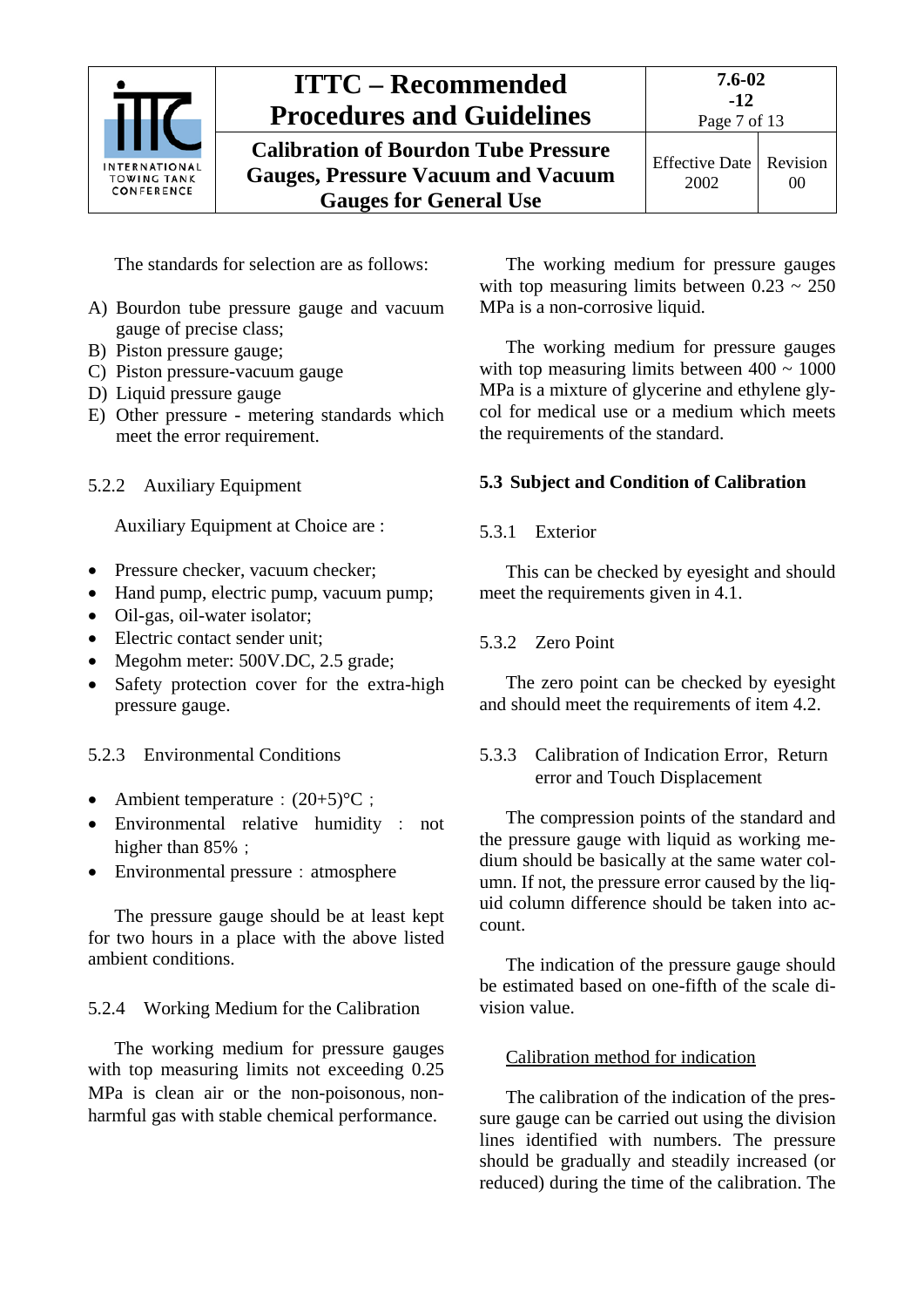

pressure (or vacuum) source should be cut when the indication rises above the top measuring limit, this pressure should be kept for 3 minutes, then the calibration can be done in return order by reducing (or raising) the pressure gradually and steadily according to the former calibration points.

#### Indication error

The difference between the indications of the calibrated pressure gauge and the standard before and after the calibrated gauge cover has been touched should comply with the requirements of item 3.2 for every calibrated point during calibration when the pressure is increased (or reduced) and reduced (or raised).

#### Return error

At the same calibrating point, the difference between the indications before and after the gauge cover has been touched should meet the requirement of item 3.3 when the pressure is raised (or reduced) and reduced (or raised).

#### Touch displacement

The change of the indication after the gauge cover has been touched should meet the requirements of item 3.4 for every calibrated point during calibration when the pressure is raised (or reduced) and reduced (or raised).

#### Quiet running of pointer inflection

This can be inspected visually and should comply with the requirements of item 3.5.

#### <span id="page-7-0"></span>5.3.4 Calibration of the Vacuum Part of the Pressure-Vacuum Gauge

The pointer should point into the vacuum direction when the vacuum part of pressure gauges with pressure measuring top limits between 0.3 and 2.4 MPa is emptied.

The indications of two points should be calibrated during vacuum part calibration of pressure gauges with a pressure measuring top limit of 0.15 MPa.

The indications of three points should be calibrated during vacuum part calibration for pressure gauges with a pressure measuring top limit of 0.06 MPa.

The pressure withstand capability should be calibrated for vacuum gauges with vacuum degrees above 90% of the local atmospheric pressure.

#### <span id="page-7-1"></span>5.3.5 Additional Calibration of Special Pressure Gauges

#### Non-oil inspection for oxygen pressure gauges

For ensuring the safety, a non-oil inspection should be done before and after the indication calibration. The method is as follows: Pure warm water should be poured into the Bourdon tube, which is swung for some time hereafter. Then the water can be thrown into a vessel filled with clean water. If there isn't any colour oil shadow on the surface, the gauge can be considered to be without oil inside.

Calibration of pressure gauges with an inspection pointer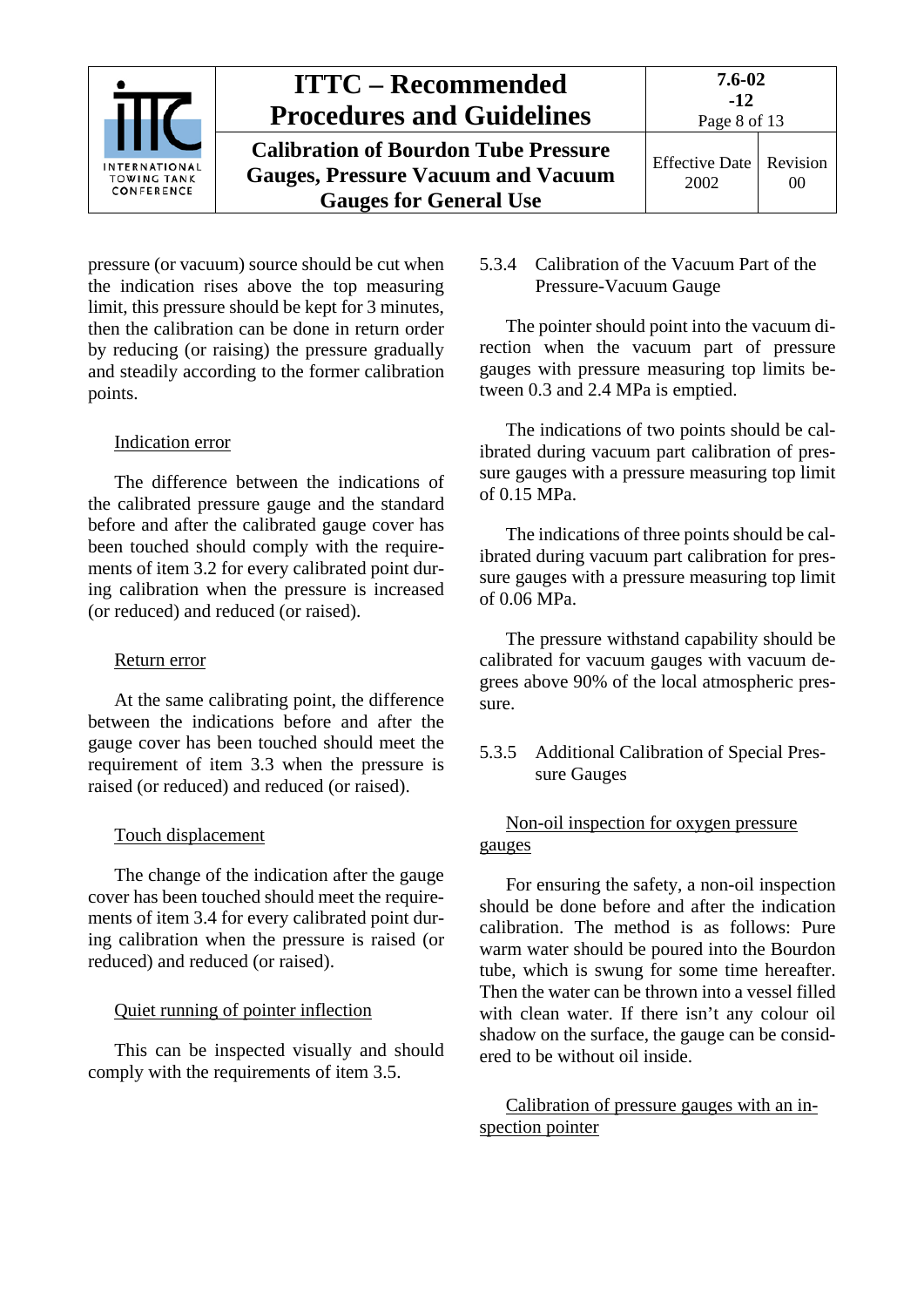

The indications of both the inspection and the indication pointer should be calibrated at the same time and the reading should be recorded. Then the indication of the indication pointer should be re-calibrated after the indication pointer has been brought back to the zero position. The difference of two indications of every calibrated point during pressure increase should not exceed the absolute value of the allowable error. The inspection pointer is not allowed to move when the gauge-cover is touched during the indication calibration.

Calibration of pressure gauges with double pointers and double tubes or with double pointers and single tube.

The two tubes' connectivity of a pressure gauge with double pointers & double tubes should be checked first. Two tubes should not feed through. The inspection method is as follows: One joint should be installed onto the pressure checker. Then the pressure should be increased up to the measuring top limit, the pointer of this joint should point to the measuring top limit; the other one should stay at the zero position. No oil should leak from the other joint. That means that the two tubes are not fed through each other. After that a pressure gauge can be installed using a three-way joint for the indication calibration. The indication difference of the two pointers of pressure gauges with double pointers & double tubes or double pointers & single tube should be inspected. The difference should not exceed the absolute value of the allowable error. The two pointers should not affect each other. For being easily distinguished the two joints should be painted the same colour as one of these two pointers respectively.

Calibration of the pressure gauge with the electric contact

A) Inspection of the insulation resistance

The reading of the megohm meter with a direct current working voltage of 500 V which is connected between the binding post and the outer cover of the pressure gauge and stabled for 10 seconds should not be less than 20MΩ. (the environmental temperature should be  $15 \sim$ 35°C, the relative humidity should not exceed 80%).

- B) Calibration of the deviation for the selected point and the switching point.
- The deviation of the switching activating point should be calibrated for two states of pressure raising and reducing for every selected point.
- Two points near 50% and 75% of the measuring range can be selected as upper limit, two points near 25% and 50% as lower limit.
- The selected pointer should be located at the selected value. The pressure then can be gradually and steadily raised or reduced (its speed should not exceed 1% of the measuring range when the indication pointer comes near to the selected value) until the signal comes to be connected or cut. The pressure value read from the standard is the connecting value or the cutting value.
- Deviation of the selected point The difference between the indication of the selected point (i.e. selected value) and the pressure value at the time when the signal is switched should meet the values in Table 3.
- Difference of switching The difference of the actual pressure values of the pressure gauge when the signal is connected and cut (switching) at the same selected point should meet the following criteria:

Be not bigger than the absolute value of the indication allowable error for the direct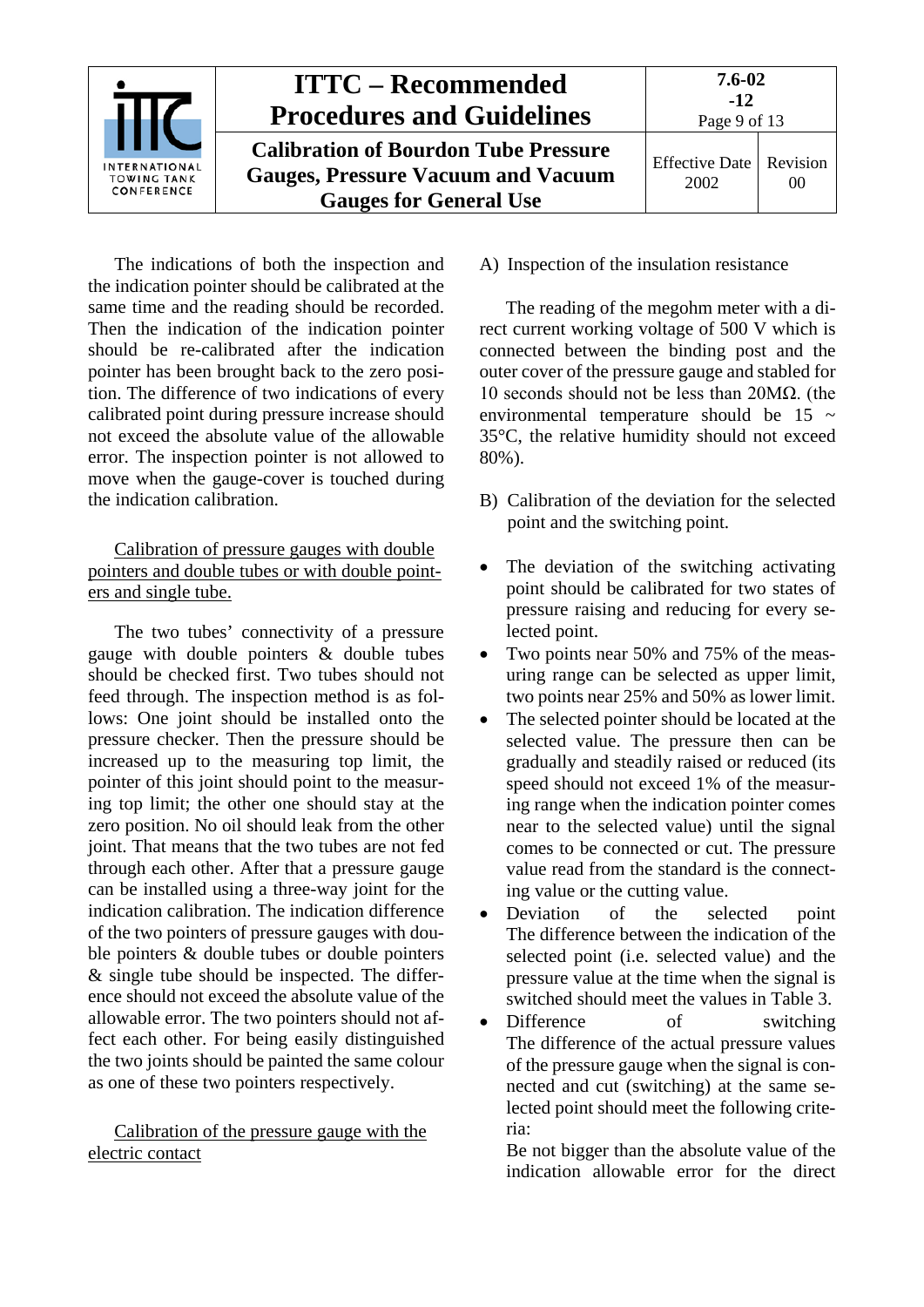

**Calibration of Bourdon Tube Pressure Gauges, Pressure Vacuum and Vacuum Gauges for General Use**

working style; Be not bigger than 3.5% of the measuring range for the magnetic assisting direct working style.

| Allowable value of<br>deviation of given point<br>(calculated on percentage<br>of measuring range)<br>Accuracy |                                 |                                                   |  |  |
|----------------------------------------------------------------------------------------------------------------|---------------------------------|---------------------------------------------------|--|--|
| grade                                                                                                          | Direct action<br>mode           | Mode of<br>direct action<br>with magnetic<br>help |  |  |
|                                                                                                                | $+1$                            |                                                   |  |  |
| 1.6(1.5)                                                                                                       | $\pm 1.6$<br>$+0.5^{\sim}$ $+4$ |                                                   |  |  |
| 2.5                                                                                                            | $+2.5$                          |                                                   |  |  |

#### <span id="page-9-0"></span>**6. TREATMENT OF CALIBRATION RE-SULTS**

## <span id="page-9-1"></span>**6.1 Calibration Protocol**

For a pressure gauge qualified by the calibration a certificate with accuracy grade noted on it will be supplied.

For unqualified pressure gauges, an unqualified notice will be supplied with the unqualified items and contents noted (see Appendix B)

## <span id="page-9-2"></span>**6.2 Calibration Period**

The calibration period of the pressure gauge should not normally exceed half a year.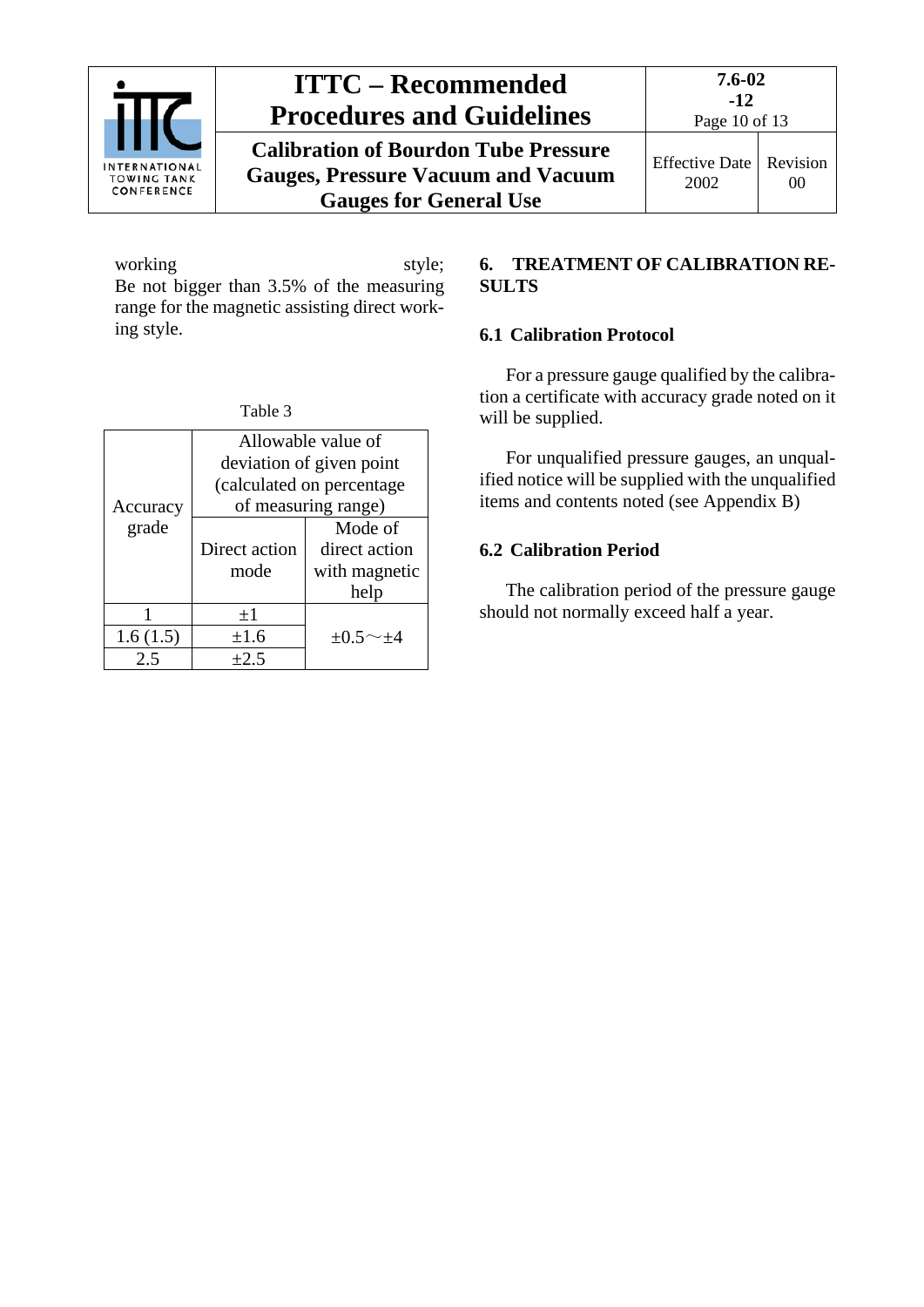

### <span id="page-10-0"></span>Appendix A. BASIC FORMAT OF CALIBRATION RECORD FOR PRESSURE GAUGE

|                                                  | Calibration record for pressure gauge            | No:              |                                 |                                           |                                                                                              |       |  |
|--------------------------------------------------|--------------------------------------------------|------------------|---------------------------------|-------------------------------------------|----------------------------------------------------------------------------------------------|-------|--|
| Gauge owner                                      |                                                  |                  |                                 |                                           |                                                                                              |       |  |
|                                                  |                                                  |                  |                                 | Measuring range_______________________MPa |                                                                                              |       |  |
|                                                  |                                                  |                  |                                 |                                           |                                                                                              |       |  |
|                                                  |                                                  |                  |                                 |                                           |                                                                                              |       |  |
|                                                  |                                                  |                  |                                 |                                           |                                                                                              |       |  |
|                                                  |                                                  |                  |                                 | Allowable error of etalon ________MPa     |                                                                                              |       |  |
| Standard<br>Indication of calibrated gauge being |                                                  |                  | Change of pointer being touched |                                           | Return                                                                                       |       |  |
| pressure                                         |                                                  | touched          |                                 |                                           |                                                                                              |       |  |
| MPa                                              | Pressure rising                                  | Pressure falling |                                 | Pressure falling<br>Pressure rising       |                                                                                              | error |  |
|                                                  |                                                  |                  |                                 |                                           |                                                                                              |       |  |
|                                                  |                                                  |                  |                                 |                                           |                                                                                              |       |  |
|                                                  |                                                  |                  |                                 |                                           |                                                                                              |       |  |
|                                                  |                                                  |                  |                                 |                                           |                                                                                              |       |  |
|                                                  |                                                  |                  |                                 |                                           |                                                                                              |       |  |
|                                                  |                                                  |                  |                                 |                                           |                                                                                              |       |  |
|                                                  |                                                  |                  |                                 |                                           |                                                                                              |       |  |
| Note:                                            |                                                  |                  |                                 |                                           |                                                                                              |       |  |
|                                                  |                                                  |                  |                                 |                                           | Calibration result: ______ grade has been reached. Checked by _____ on ____ ____, ___(date). |       |  |
|                                                  | Calibrator: _______ on ____________, _____(date) |                  |                                 |                                           |                                                                                              |       |  |

Note: The relevant contents can be added based on situation when the calibration record is used for the whole performance testing.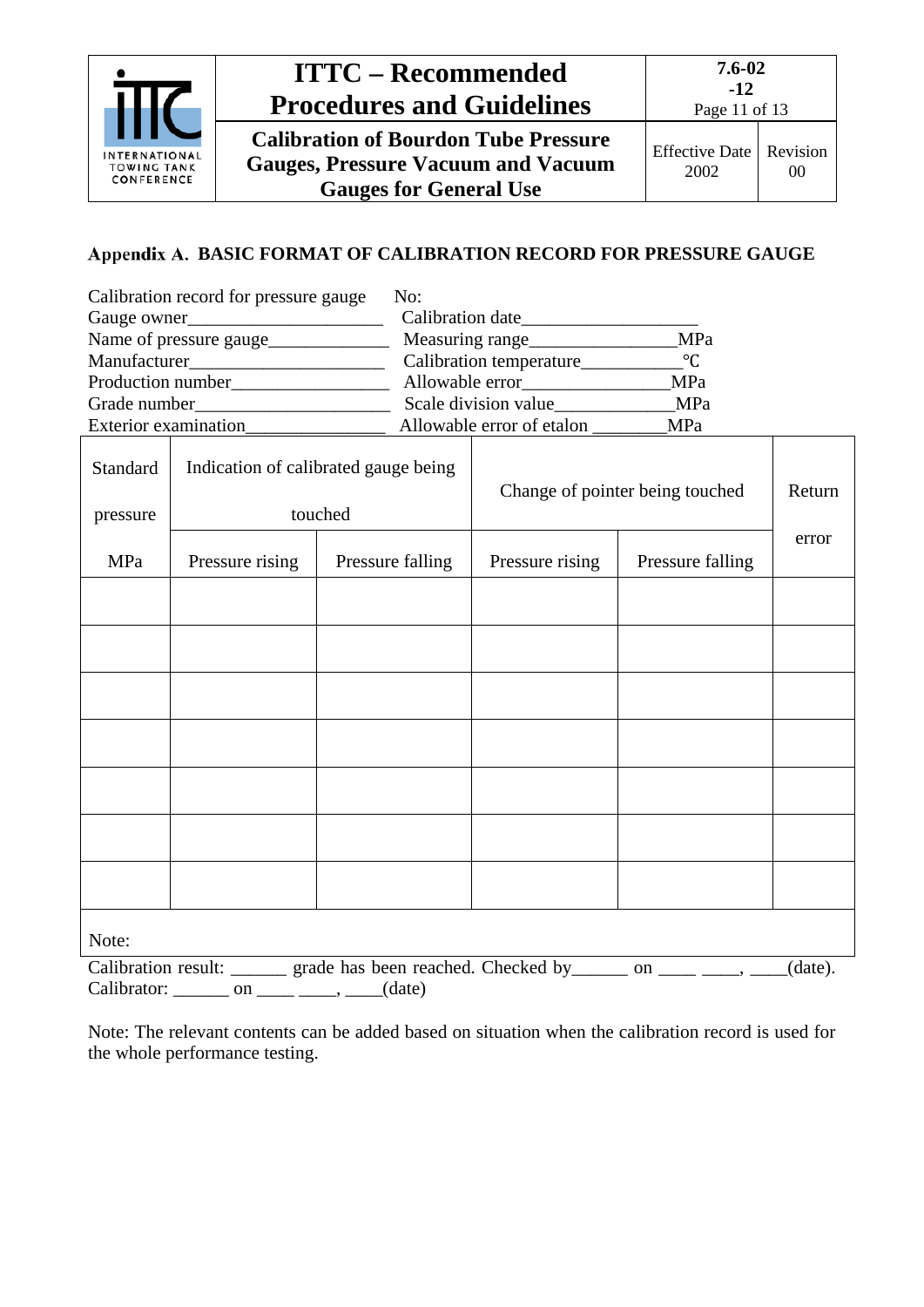

**Calibration of Bourdon Tube Pressure Gauges, Pressure Vacuum and Vacuum Gauges for General Use**

## <span id="page-11-0"></span>Appendix B. INSIDE PAGE FORMAT OF UNQUALIFIED NOTICE OF PRESSURE **GAUGE**

Calibration Result

Name of the etalon used in the calibration:

Accuracy grade:

Production number:

Temperature by the calibration:

Unqualified item and content: